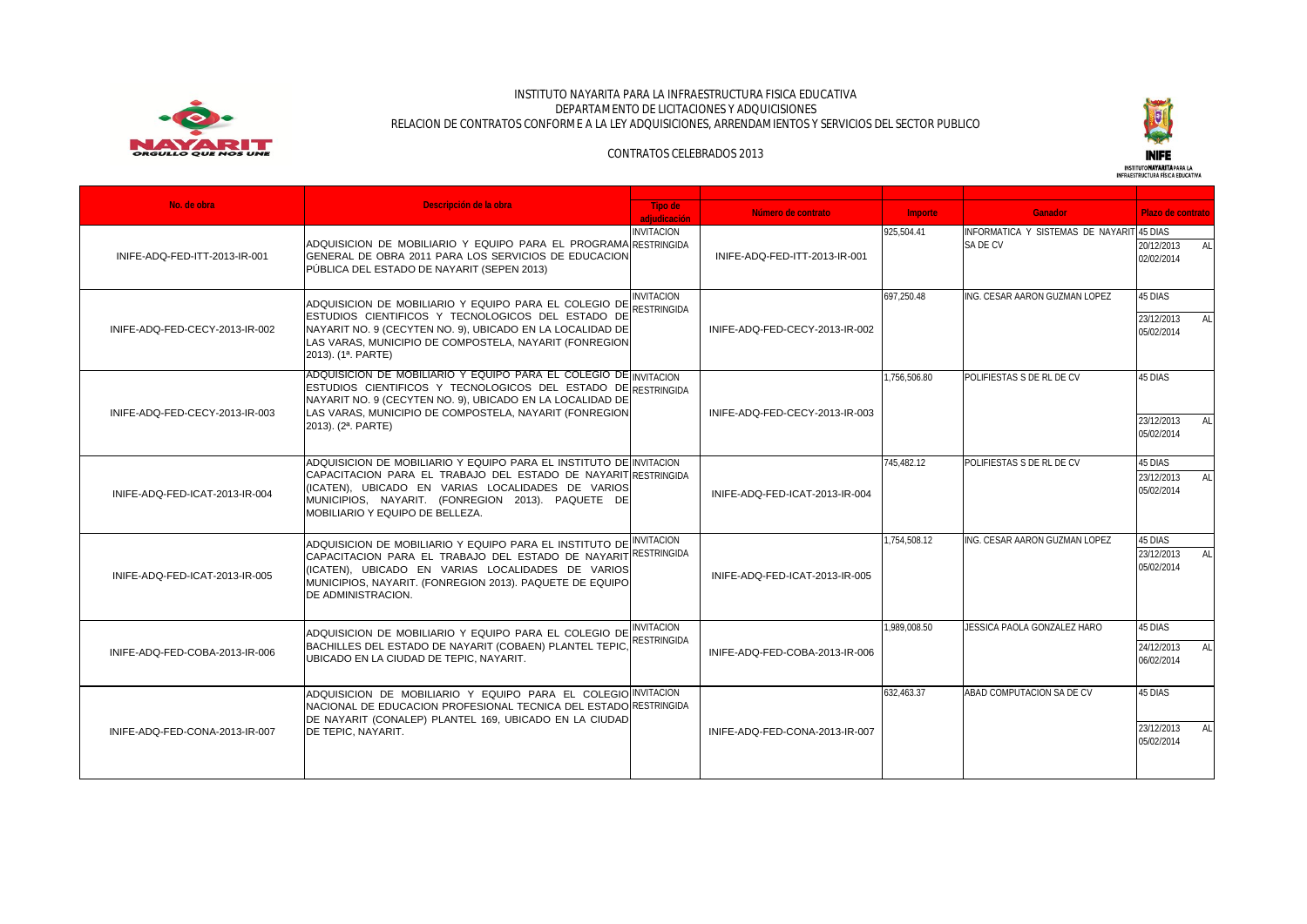

### INSTITUTO NAYARITA PARA LA INFRAESTRUCTURA FISICA EDUCATIVA DEPARTAMENTO DE LICITACIONES Y ADQUICISIONES RELACION DE CONTRATOS CONFORME A LA LEY ADQUISICIONES, ARRENDAMIENTOS Y SERVICIOS DEL SECTOR PUBLICO



### CONTRATOS CELEBRADOS 2013



| No. de obra                      | Descripción de la obra                                                                                                                                                                                                                                                                                                                                                                     |                         |                                  |              |                                                       |                                             |
|----------------------------------|--------------------------------------------------------------------------------------------------------------------------------------------------------------------------------------------------------------------------------------------------------------------------------------------------------------------------------------------------------------------------------------------|-------------------------|----------------------------------|--------------|-------------------------------------------------------|---------------------------------------------|
|                                  |                                                                                                                                                                                                                                                                                                                                                                                            | Tipo de<br>adiudicación | Número de contrato               | Importe      | <b>Ganador</b>                                        | Plazo de contrato                           |
| INIFE-ADQ-FED-CONA-2013-IR-008   | ADQUISICION DE MOBILIARIO Y EQUIPO PARA EL COLEGIO INVITACION<br>NACIONAL DE EDUCACION PROFESIONAL TECNICA DEL ESTADO RESTRINGIDA<br>DE NAYARIT (CONALEP) EQUIPO PARA DIFERENTES TALLERES<br>DE LAS LOCALIDADES DE BAHIA DE BANDERAS. PEÑITA DE<br>JALTEMBA Y TEPIC II NO. 310, DE MUNICIPIOS DE BAHIA DE<br><b>BANDERAS.</b><br>COMPOSTELA Y TEPIC,<br>NAYARIT.<br><b>RESPECTIVAMENTE</b> |                         | INIFE-ADQ-FED-CONA-2013-IR-008   | 1.864.633.74 | POLIFIESTAS S DE RL DE CV                             | 45 DIAS<br>23/12/2013<br>AI<br>05/02/2014   |
| INIFE-ADQ-FED-CONA-2013-IR-009   | INVESTIGACION Y DESARROLLO DE TECNOLOGIAS DE LA INVITACION<br>INFORMACION (CIDETI), UBICADO EN LA CIUDAD DE TEPIC, RESTRINGIDA<br>NAYARIT. PAQUETE DE EQUIPO ADMINISTRATIVO.                                                                                                                                                                                                               |                         | INIFE-ADQ-FED-CONA-2013-IR-009   | 403.880.17   | JESSICA PAOLA GONZALEZ HARO                           | 45 DIAS<br>26/12/2013<br>AI I<br>08/02/2014 |
| INIFE-ADQ-FED-CIDETI-2013-IR-010 | ADQUISICION DE MOBILIARIO Y EQUIPO PARA EL CENTRO DE INVITACION<br>INVESTIGACION Y DESARROLLO DE TECNOLOGIAS DE LA RESTRINGIDA<br>INFORMACION (CIDETI), UBICADO EN LA CIUDAD DE TEPIC.<br>NAYARIT, PAQUETE DE EQUIPODE AIRE ACONDICIONADO.                                                                                                                                                 |                         | INIFE-ADQ-FED-CIDETI-2013-IR-010 | 170.520.00   | JESSICA PAOLA GONZALEZ HARO                           | 45 DIAS<br>26/12/2013<br>AI<br>08/02/2014   |
| INIFE-ADQ-FED-CIDETI-2013-IR-011 | ADQUISICION DE MOBILIARIO Y EQUIPO PARA EL CENTRO DE INVITACION<br>INVESTIGACION Y DESARROLLO DE TECNOLOGIAS DE LA RESTRINGIDA<br>INFORMACION (CIDETI), UBICADO EN LA CIUDAD DE TEPIC,<br>NAYARIT, PAQUETE DE EQUIPO DE COMPUTO Y CONEXIÓN<br>(PARTE I)                                                                                                                                    |                         | INIFE-ADQ-FED-CIDETI-2013-IR-011 | 1.936.047.56 | <b>INNOVA-COM SA DE CV</b>                            | 45 DIAS<br>26/12/2013<br>ALI<br>08/02/2014  |
| INIFE-ADO-FED-CIDETI-2013-IR-012 | ADQUISICION DE MOBILIARIO Y EQUIPO PARA EL CENTRO DE INVITACION<br>INVESTIGACION Y DESARROLLO DE TECNOLOGIAS DE LA RESTRINGIDA<br>INFORMACION (CIDETI), UBICADO EN LA CIUDAD DE TEPIC,<br>NAYARIT, PAQUETE DE EQUIPO DE COMPUTO Y CONEXIÓN<br>(PARTE II)                                                                                                                                   |                         | INIFE-ADO-FED-CIDETI-2013-IR-012 | 1.843.371.00 | INNOVA-COM SA DE CV                                   | 45 DIAS<br>26/12/2013<br>AI I<br>08/02/2014 |
| INIFE-ADO-FED-CIDETI-2013-IR-013 | ADQUISICION DE MOBILIARIO Y EQUIPO PARA EL CENTRO DE INVITACION<br>INVESTIGACION Y DESARROLLO DE TECNOLOGIAS DE LA RESTRINGIDA<br>INFORMACION (CIDETI), UBICADO EN LA CIUDAD DE TEPIC,<br>NAYARIT, PAQUETE DE EQUIPO DE COMPUTO Y CONEXIÓN<br>(PARTE III)                                                                                                                                  |                         | INIFE-ADQ-FED-CIDETI-2013-IR-013 | 445.931.84   | INNOVA-COM SA DE CV                                   | 45 DIAS<br>26/12/2013<br>AI I<br>08/02/2014 |
| INIFE-ADQ-FED-CDEE-2013-IR-014   | ADQUISICION DE MOBILIARIO Y EQUIPO PARA CENTRO DE INVITACION<br>DESARROLLO EDUCATIVO ECONOMICO DE LA MESA DEL NAYAR. RESTRINGIDA<br>(FONREGION 2013), UBICADO EN LA LOCALIDAD DE MESA DEL<br>NAYAR, MUNICIPIO DE EL NAYAR, NAYARIT.                                                                                                                                                        |                         | INIFE-ADQ-FED-CDEE-2013-IR-014   | 99.614.17    | INFORMATICA Y SISTEMAS DE NAYARIT 45 DIAS<br>SA DF CV | 26/12/2013<br>AL.<br>08/02/2014             |